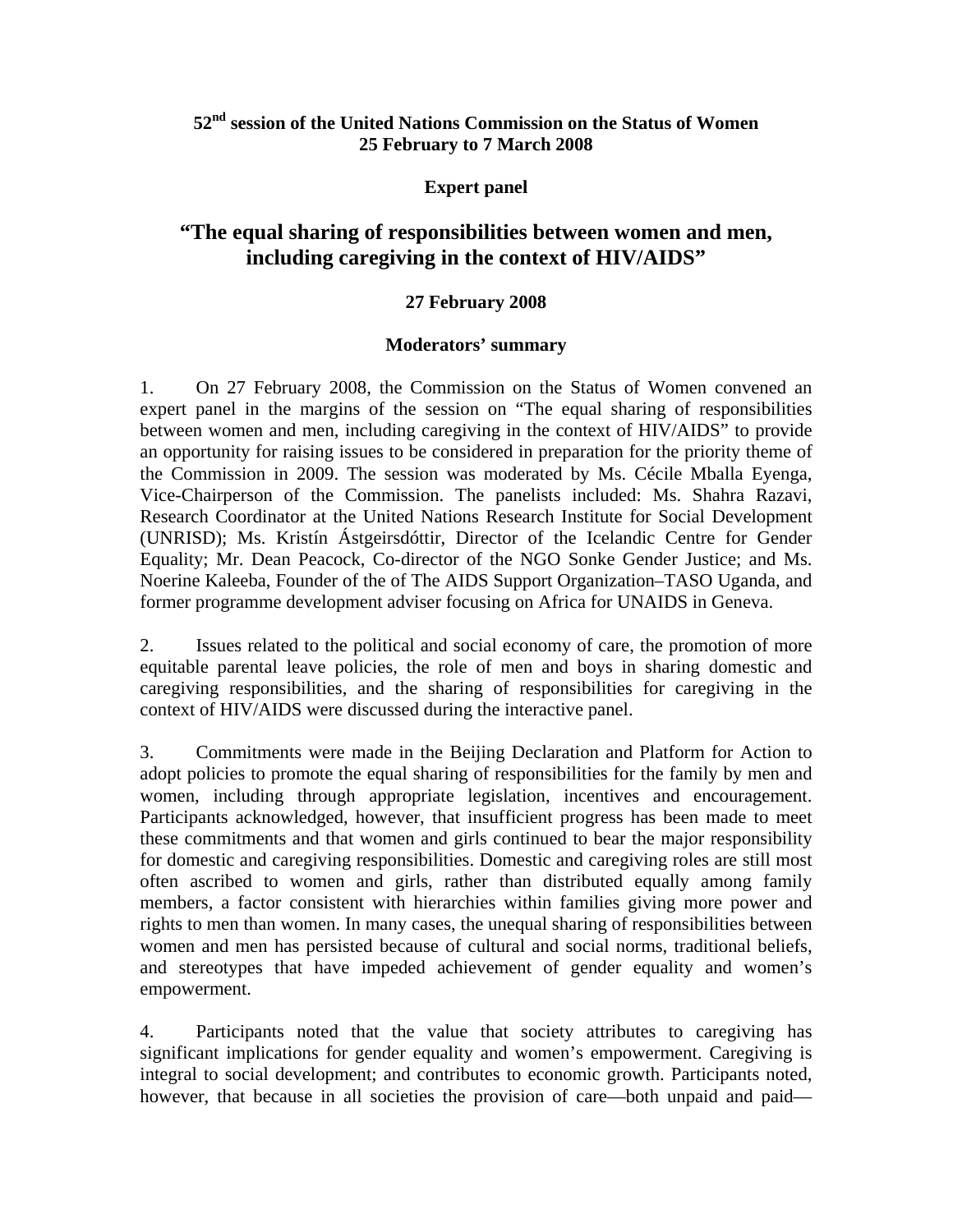tended to be disproportionately allocated to women and girls, it remained undervalued and unrecognized. The unequal division of caregiving responsibilities also cut across economic lines, as women from disadvantaged often provided care services to meet the needs of more privileged groups.

5. Participants pointed out the need to clearly specify "unpaid **care** work" rather than use the more general term "unpaid work". An important distinction noted was that unpaid care work is not included in the system of national accounts. Time use surveys have indicated that women spend twice as much time as men on unpaid care work, over and above time spent at paid work. As a result, many women have a much longer working day than men.

6. Inequalities associated with paid care work were also recognized by participants. Most paid caregivers were women, reinforcing the stereotype that women were the natural choice as care providers. It was noted that paid care providers typically earned low wages and were afforded little or no social security or employment rights.

7. Unless society assigns more value to both paid and unpaid care work, and recognizes that it should be done by both men and women, women will continue to suffer economically and remain excluded from the public domain as a result of their disproportionate involvement in care work.

8. Possible policy interventions to give greater value to care work include cash payments in the form of allowances that government pay to caregivers, taxation allowances, different types of paid and unpaid leave from employment, social security credits, and the provision of subsidized care services. Participants noted, in addition to recognizing women's unpaid work in the home, that it was important to provide opportunities for access to the labour market. Participants also provided examples of national laws and policies enacted to encourage more equal sharing of responsibilities between women and men, including caregiving in the context of HIV/AIDS.

9. Participants gave examples of national laws and policies on parental leave which promote equal sharing of family and caregiving responsibilities between women and men. The case of Iceland was highlighted, where recent legislative changes aimed to increase the role of men in child rearing. According to the law adopted by the Icelandic parliament in 2000, parents are afforded nine months of parental leave, at 80 per cent of their former wage, following the birth or adoption of a child. The nine months is to be divided between the parents so that three non-transferable months are reserved exclusively for the mother and the father, respectively, leaving the last three months to be divided between the parents as they see fit. Between 80 and 90 per cent of Icelandic men took advantage of this parental leave.

10. Under Iceland's parental leave provisions, employees are protected against dismissal and the law allows for a certain amount of flexibility to enable parents to combine work and leave requirements. A stated goal of this parental leave legislation is to increase the participation of fathers in childcare, improve the position of women on the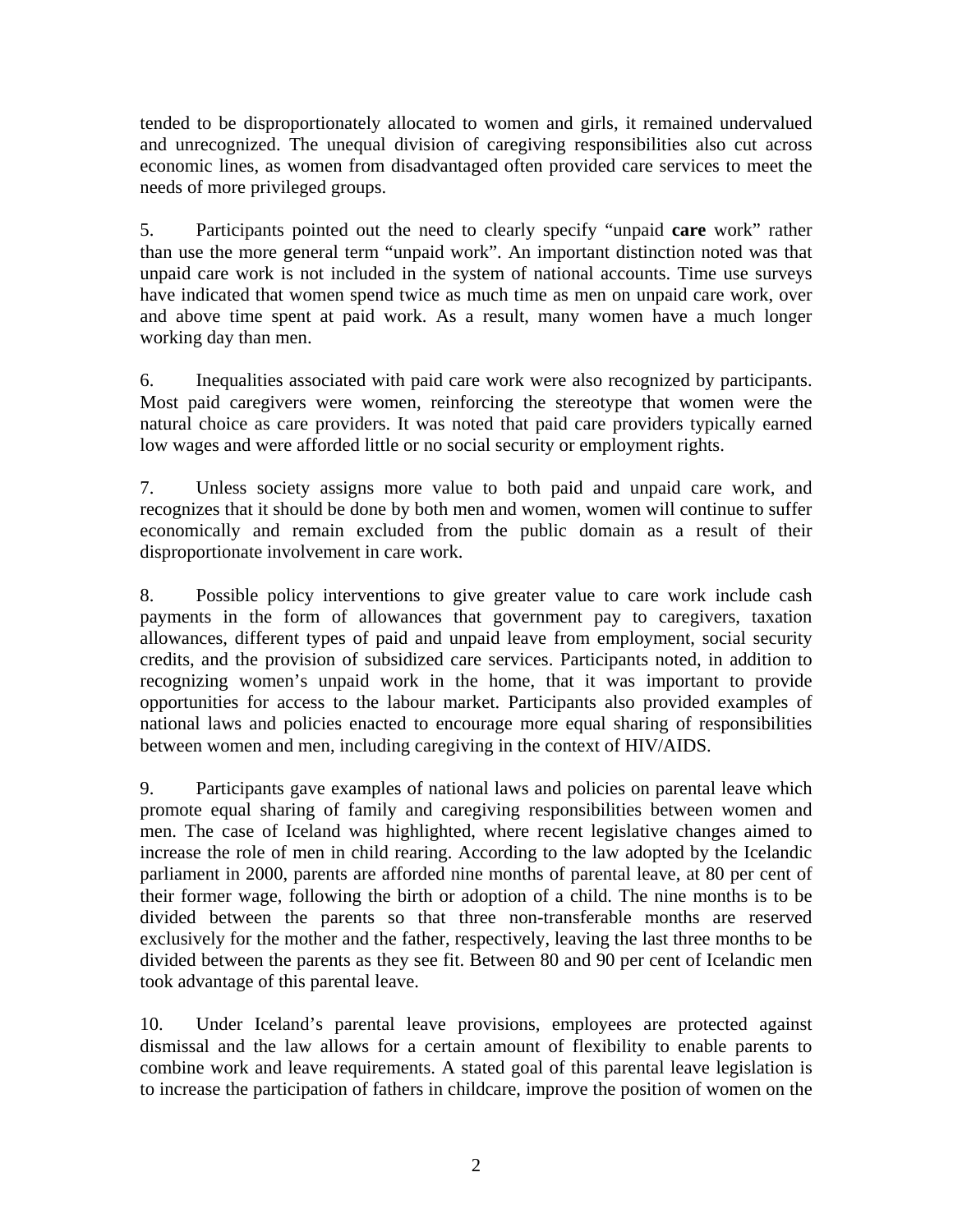labour market, increase fertility, and improve the economic situation of families with children.

11. Participants cited other national experiences in relation to parental leave policies. Despite legislative and other changes, results from recent surveys suggested that women continued to shoulder the double burden of engaging in paid employment and assuming the primary responsibility of caring for their families at home. Concern was expressed that the gendered division of labour would persist if provisions for parental leave in some countries remained considerably shorter for men than women.

12. The role of men and boys in sharing responsibilities, including caregiving in the context of HIV/AIDS, was discussed. Even though some men have become involved in the provision of home-based care, participants recognized that women, particularly older women and young girls, continued to bear the greatest responsibility for care of relatives infected by HIV/AIDS. Particularly during the late stages of the illness, care becomes increasingly labour intensive for women and girls, and is further compounded when there is a lack of running water and electricity. Caregiving responsibilities often forced young girls to drop out of school, and older women were left to care for young orphans. To counter these trends, participants called for a more equitable division of labour between men and women in the provision of care for those living with HIV/AIDS.

13. Participants acknowledged that inequalities in the allocation of resources, resulting from men's dominance in decision-making positions, also led to inequalities in the receipt of care. Women and girls frequently lack access to treatment for HIV/AIDS, including vital medicines, despite the fact that HIV/AIDS infections have increased markedly among women. Participants noted that improving women's access to health care was critical not only for combating the disease but also for improving women's ability to continue providing vital care services.

14. A growing number of men and boys, many of whom had a deep sense of commitment to achieving gender equality, were actively engaged in work at the national and grassroots level to bring awareness to existing gender inequalities and the need to eliminate them. Efforts to involve men and boys in caregiving included laws and policies (such as parental leave policies) which aimed to facilitate a balance between work and family responsibilities. Participants also recognized the need to integrate strategies for involving men and boys in caregiving into development plans and programmes.

15. Well implemented projects in some countries have shown the extent to which men and boys have become engaged in gender equality work, challenging assumptions that men and boys are not concerned about efforts to achieve gender equality. The need to expand the definition of caregiving to include men's willingness to take responsibility for protection against HIV transmission was also underscored. The involvement of men in national campaigns to prevent the spread of the disease to their partners was highlighted, as was the need for political will and commitment at the highest level of Government to bring awareness to men's role in combating the disease. Participants also acknowledged